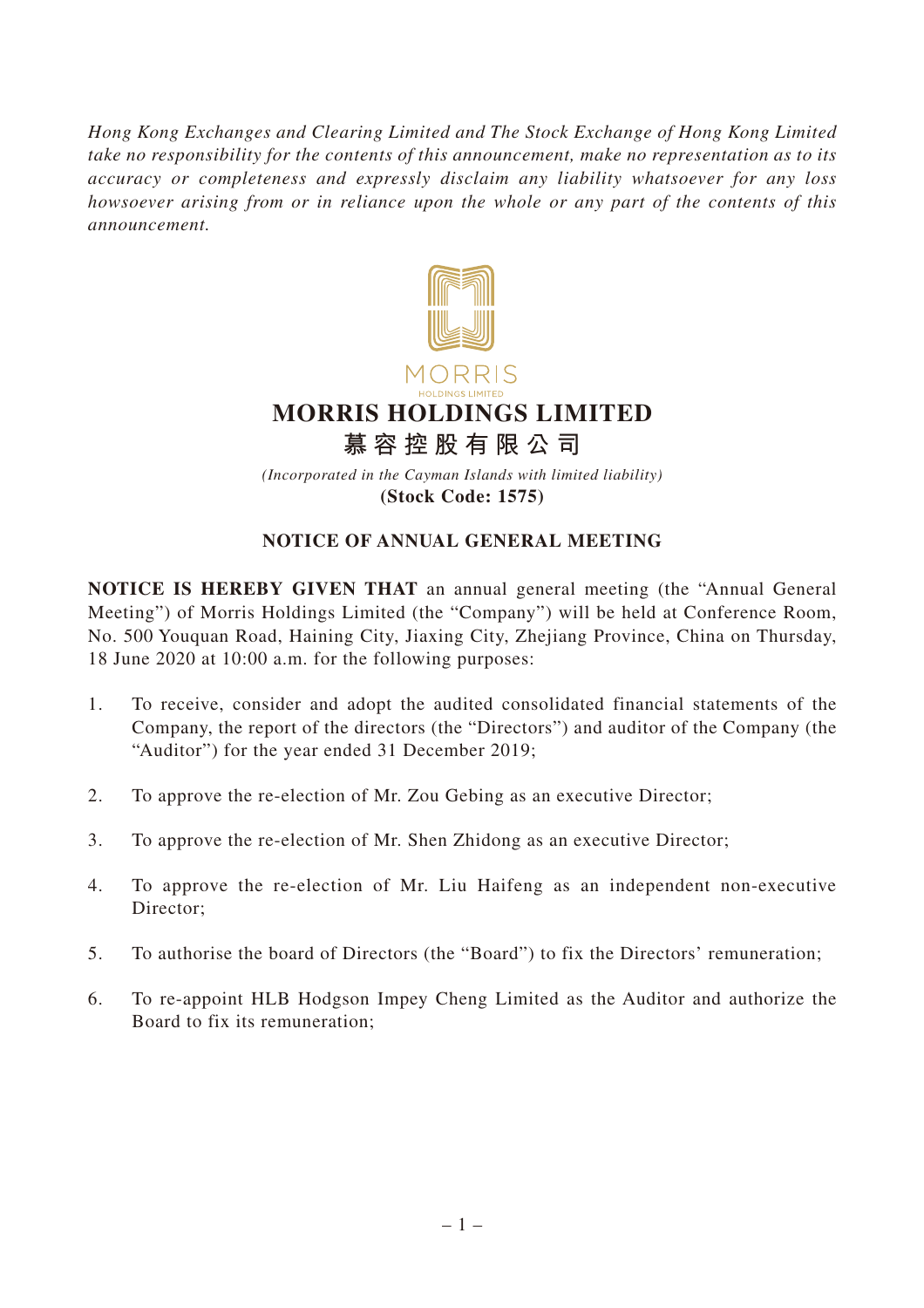7. To consider and, if thought fit, to pass with or without amendments, the following resolution as an ordinary resolution:

## "**THAT**:

- (a) subject to paragraph (c) below, the exercise by the Directors during the Relevant Period (as hereinafter defined) of all the powers of the Company to allot, issue and deal with additional shares of the Company or securities convertible into shares, or options, warrants or similar rights to subscribe for shares or such convertible securities of the Company and to make or grant offers, agreements and/or options (including bonds, warrants and debentures convertible into shares of the Company) which may require the exercise of such powers be and is hereby generally and unconditionally approved;
- (b) the approval in paragraph (a) above shall be in addition to any other authorisation given to the Directors and shall authorise the Directors during the Relevant Period to make or grant offers, agreements and/or options which may require the exercise of such power after the end of the Relevant Period;
- (c) the total number of shares allotted or agreed conditionally or unconditionally to be allotted (whether pursuant to options or otherwise) by the Directors during the Relevant Period pursuant to the approval in paragraph (a) above, otherwise than pursuant to (i) a Rights Issue (as hereinafter defined) or (ii) the grant or exercise of any option under the option scheme of the Company or any other option, scheme or similar arrangement for the time being adopted for the grant or issue to officers and/or employees of the Company and/or any of its subsidiaries of shares or rights to acquire shares of the Company; or (iii) any scrip dividend or similar arrangement providing for the allotment of shares in lieu of the whole or part of a dividend on shares of the Company in accordance with the articles of association of the Company in force from time to time; or (iv) any issue of shares in the Company upon the exercise of rights of subscription or conversion under the terms of any existing convertible notes issued by the Company or any existing securities of the Company which carry rights to subscribe for or are convertible into shares of the Company, shall not exceed 20% of the total number of issued shares of the Company as at the date of passing this resolution, and the said approval shall be limited accordingly;
- (d) for the purpose of this resolution:
	- (i) "Relevant Period" means the period from the passing of this resolution until whichever is the earlier of: (I) the conclusion of the next annual general meeting of the Company, unless the authority is renewed conditionally or unconditionally at such meeting; or (II) the revocation or variation by ordinary resolution of the shareholders in general meeting; and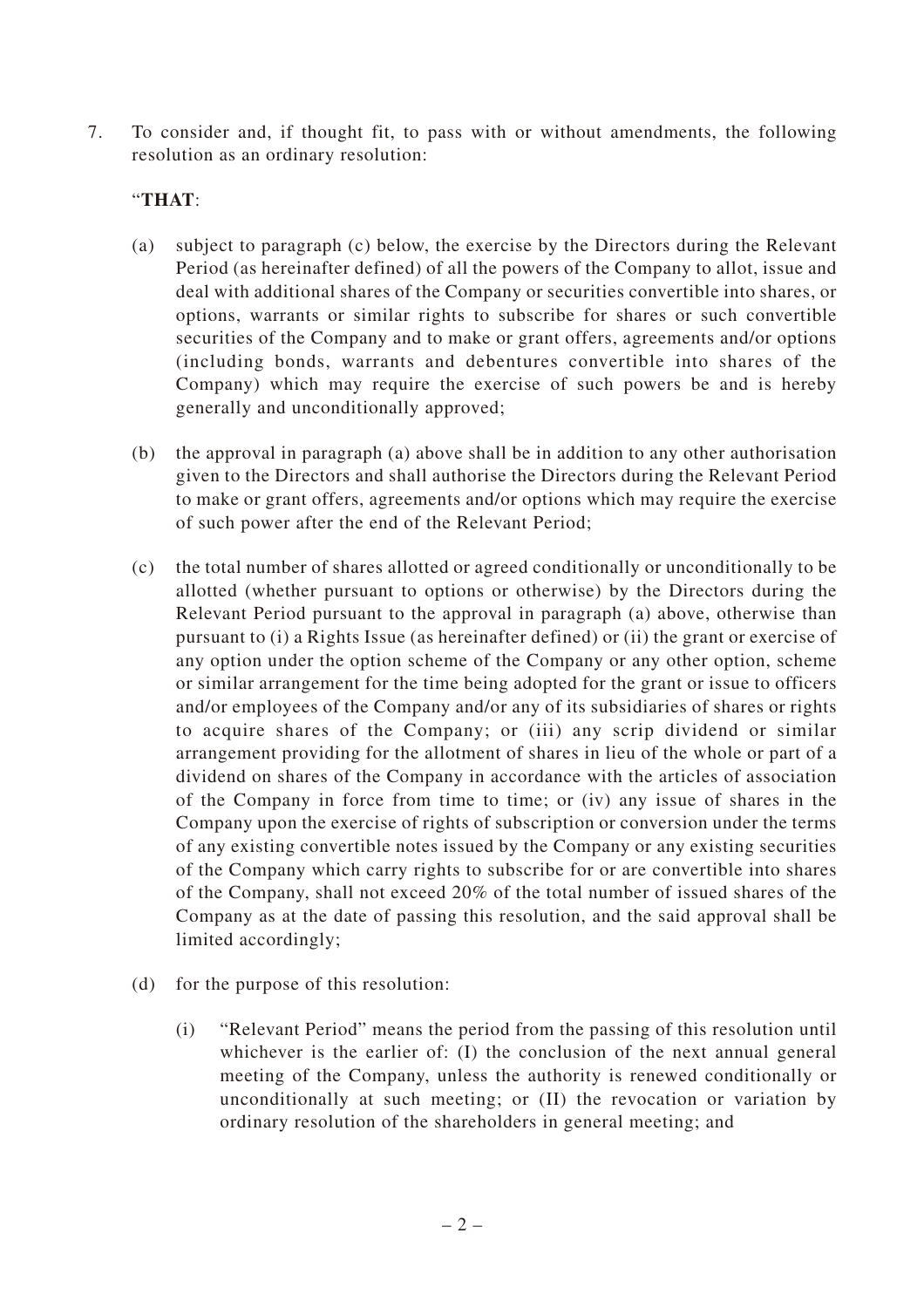- (ii) "Rights Issue" means an offer of shares of the Company, or offer or issue of warrants, options or other securities giving rights to subscribe for shares open for a period fixed by the Directors to holders of shares of the Company whose names appear on the register of members on a fixed record date in proportion to their holdings of shares (subject to such exclusion or other arrangements as the Directors may deem necessary or expedient in relation to fractional entitlements or, having regard to any restrictions or obligations under the laws of, or the requirements of, or the expense or delay which may be involved in determining the exercise or extent of any restrictions or obligations under the laws of, or the requirements of, any jurisdiction applicable to the Company, any recognised regulatory body or any stock exchange applicable to the Company)."
- 8. To consider and, if thought fit, to pass the following resolution (with or without modification) as an ordinary resolution of the Company:

## "**THAT**:

- (a) subject to paragraph (c) below, the exercise by the Directors during the Relevant Period (as hereinafter defined) of all the powers of the Company to buy-back its shares on The Stock Exchange of Hong Kong Limited (the "Stock Exchange") or on any other stock exchange on which the shares of the Company may be listed and recognised by the Securities and Futures Commission and the Stock Exchange for this purpose, and subject to and in accordance with all applicable laws and regulations, and is hereby generally and unconditionally approved;
- (b) the approval in paragraph (a) shall be in addition to any other authorisation given to the Directors and shall authorise the Directors on behalf of the Company during the Relevant Period to procure the Company to buy-back its shares at a price determined by the Directors;
- (c) the total number of shares of the Company which are authorised to be bought back by the Directors pursuant to the approval in paragraph (a) above shall not exceed 10% of the total number of the issued shares of the Company as at the date of passing this resolution, and the said approval shall be limited accordingly; and
- (d) for the purpose of this resolution, "Relevant Period" means the period from the passing of this resolution until whichever is the earlier of: (I) the conclusion of the next annual general meeting of the Company, unless the authority is renewed conditionally or unconditionally at such meeting; or (II) the revocation or variation by ordinary resolution of the shareholders in general meeting.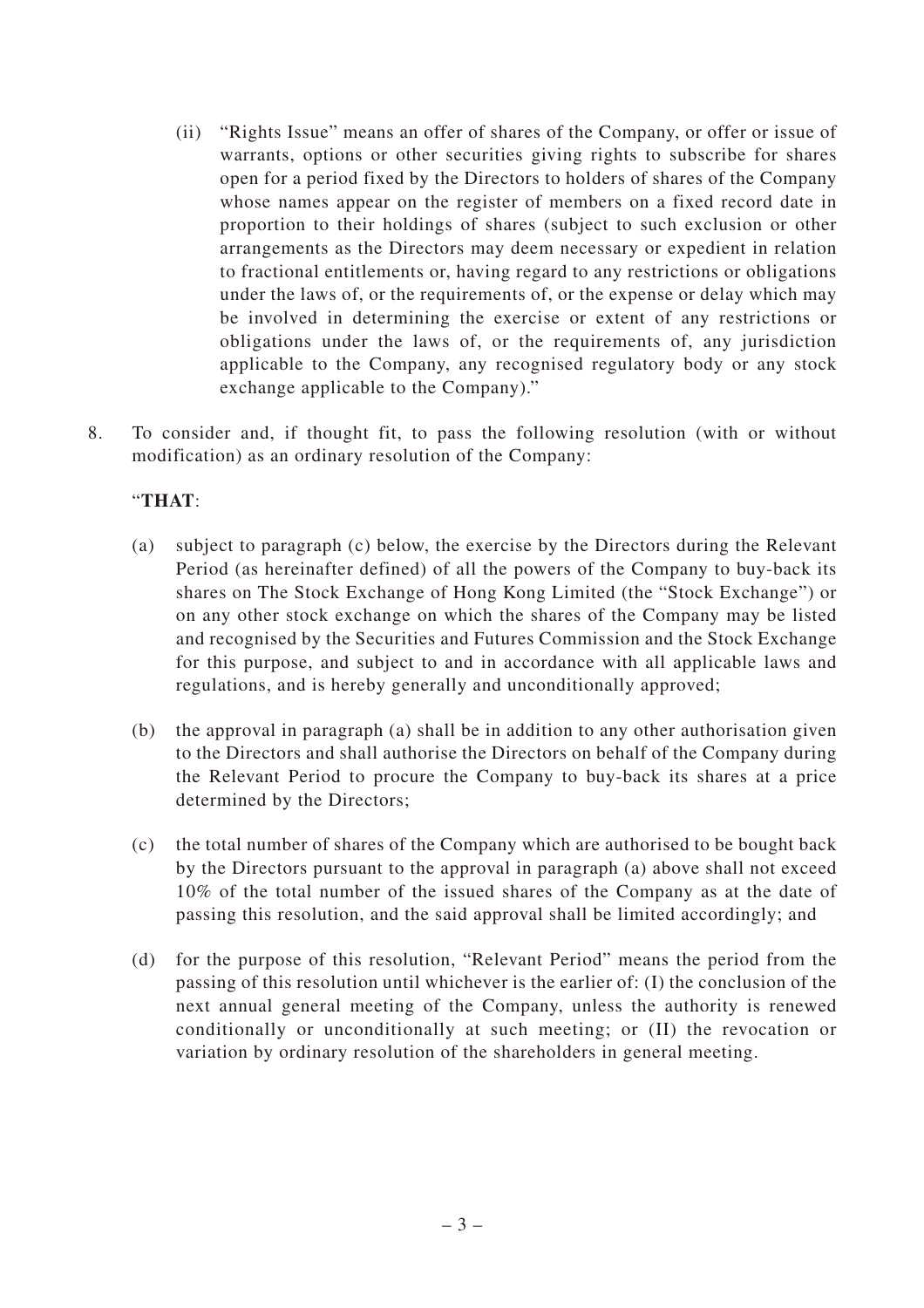9. To consider and, if thought fit, to pass the following resolution (with or without modification) as an ordinary resolution of the Company:

"**THAT** conditional upon the passing of resolutions nos. 7 and 8 above, the general mandate to the Directors pursuant to resolution no. 7 (the "Share Issue Mandate") be and is hereby extended by the addition thereto of the total number of shares of the Company bought back by the Company under the authority granted pursuant to resolution no. 8 (the "Share Buy-back Mandate"), provided that such aggregate number of shares shall not exceed 10% of the total number of the shares of the Company in issue as at the date of passing this resolution."

> By order of the Board **Morris Holdings Limited Zou Gebing** *Chairman*

Hong Kong, 15 May 2020

*Registered Office:* Cricket Square Hutchins Drive P.O. Box 2681 Grand Cayman KY1-1111 Cayman Islands

*Principal place of business in Hong Kong:* Unit 2001, 20/F, Citicorp Centre 18 Whitfield Road, Causeway Bay Hong Kong

*Notes:*

- (i) A shareholder entitled to attend and vote at the Annual General Meeting may appoint one or more proxy(ies) (if he/she/it is the holder of two or more shares) to attend and on a poll, vote instead of him/her/it at the Annual General Meeting. A proxy need not be a shareholder of the Company.
- (ii) A form of proxy for use at the Annual General Meeting is enclosed herewith. The form of proxy must be signed by you or your attorney duly authorised in writing or, in the case of a corporation, must be under seal or the hand of an officer, attorney or other person duly authorised.
- (iii) In order to be valid, a form of proxy must be deposited at the Company's branch share registrar in Hong Kong, Tricor Investor Services Limited, at Level 54, Hopewell Centre, 183 Queen's Road East, Hong Kong together with the power of attorney or other authority (if any) under which it is signed (or a certified copy thereof) not less than 48 hours before the time appointed for the holding of the Annual General Meeting or any adjournment thereof. The completion and return of the form of proxy shall not preclude shareholders of the Company from attending and voting in person at the Annual General Meeting (or any adjournment thereof) if they so wish.
- (iv) Where there are joint registered holders of any share of the Company, any one of such persons may vote at the Annual General Meeting, either personally or by proxy, in respect of such share of the Company as if he/ she/it was solely entitled thereto; but if more than one of such joint holders be present at the Annual General Meeting personally or by proxy, the vote of that one of the said persons so present whose name stands first on the register of members in respect of such share shall be accepted to the exclusion of the votes of the other joint holders.